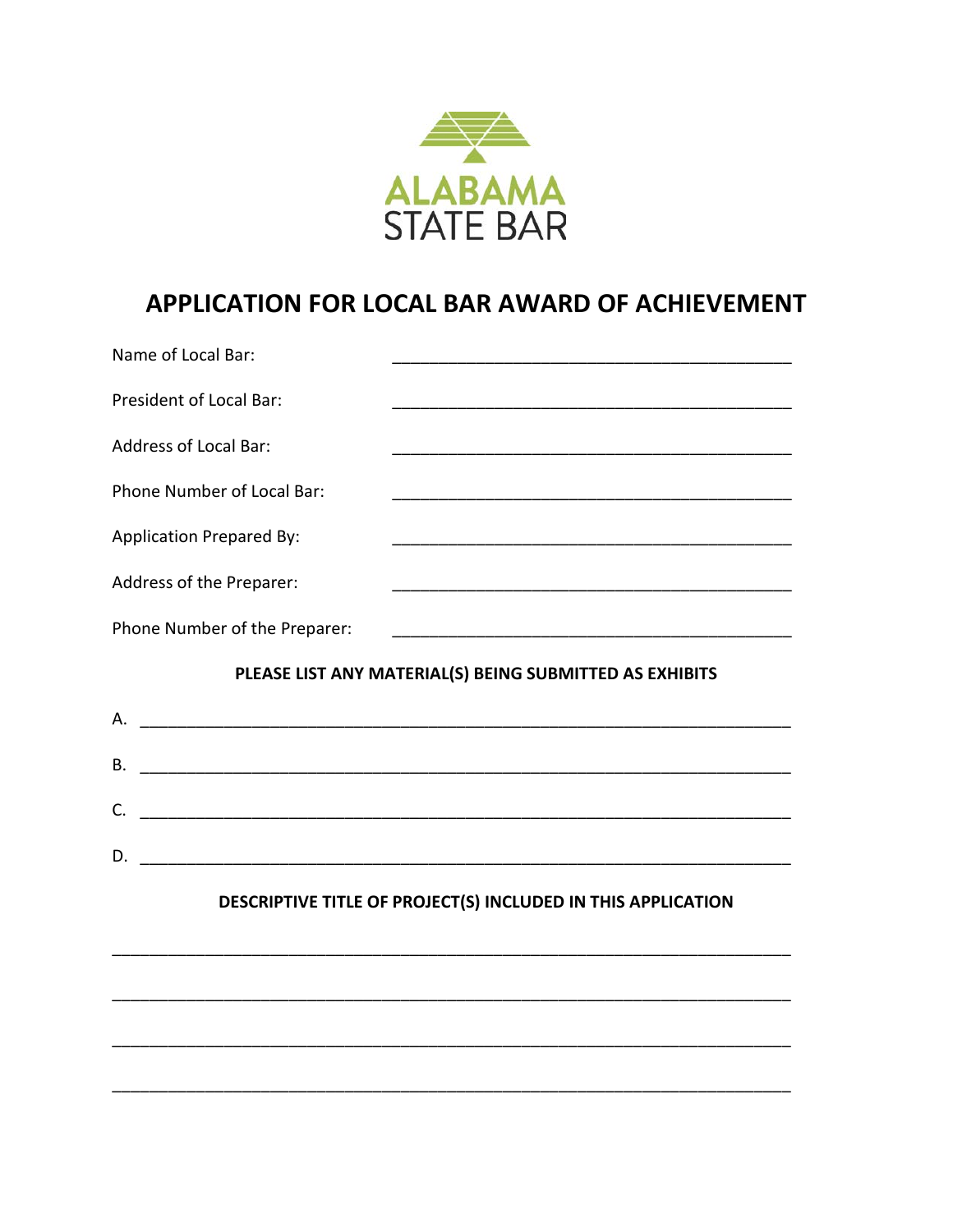1. **DESCRIPTION OF PROJECT(S):** Please provide a brief description (200 words or less) of your project(s). Be sure to include a description of the role(s) played by your local lawyer volunteers in the undertaking of this project; e.g., seminar coordinator, seminar speaker, volunteer trainer, publication editor or writer, legal representation, etc.

## 2. **ACHIEVEMENT OF GOALS – IMPACT**

- a) What was the impact or result of the project?
	- i) Examples: reform legislation was enacted; citizens had a better understanding of the court system?
- b) How did you measure the impact of the project?
	- i) If data was collected, how was it collected? Be certain to include in your discussion the number (approximate) and types of people reached by the project.
- c) Based upon your evaluation of the project, what revisions, if any, do you plan to implement in the future?

### 3. **DEGREE OF CHANGE OR GROWTH** - Check appropriate response:

- a) **Dew** project this year
- b)  $\Box$  Project continued from previous year
	- i)  $\Box$  Project has been revised/improved Explain how
	- ii)  $\Box$  Project has been operating in an unchanged manner

### 4. **DEGREE OF PARTICIPATION OF MEMBERS**

5. **BUDGET** - What was the cost of this project, excluding in-kind or donated services?